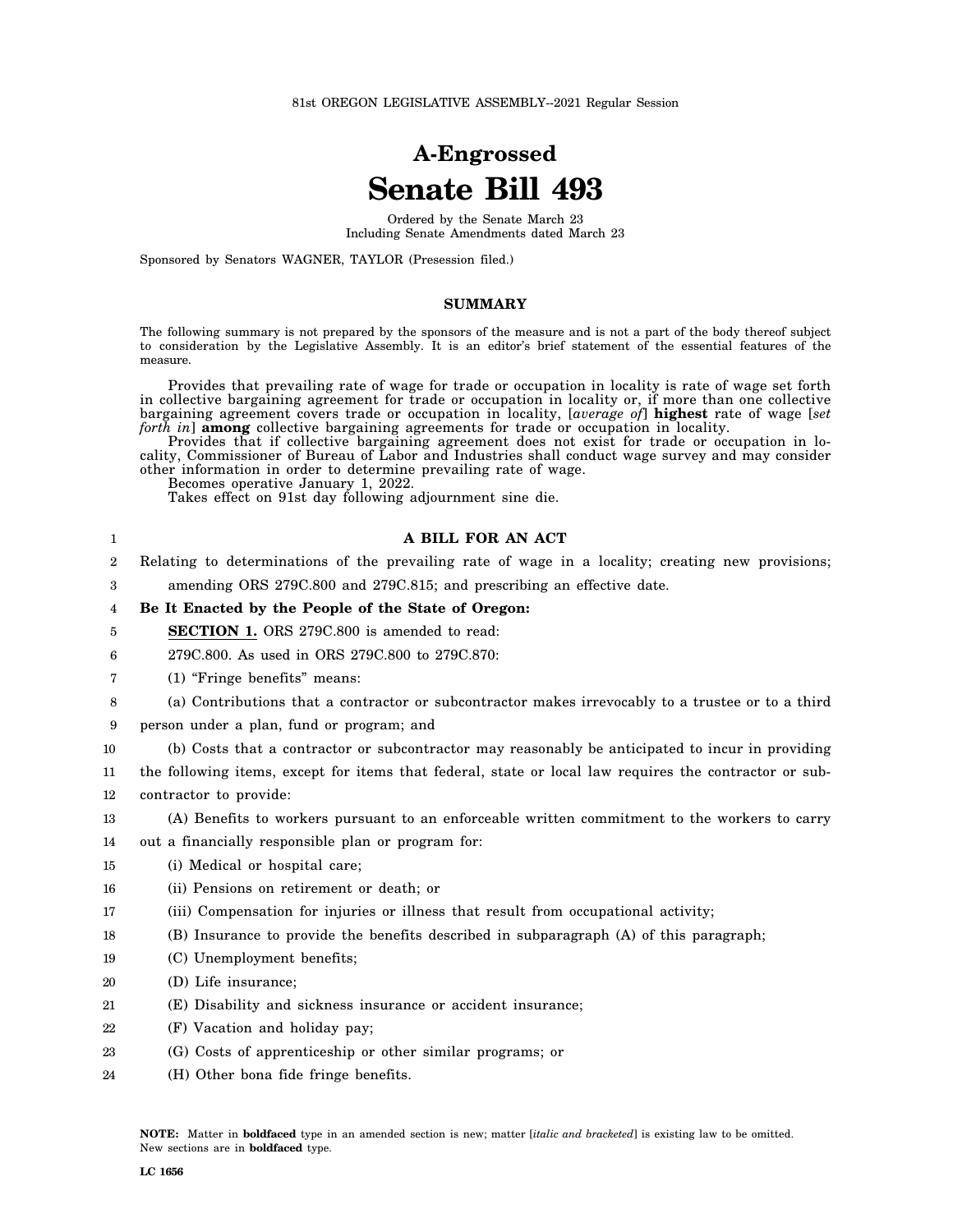### A-Eng. SB 493

1 2 3 4 5 6 7 8 9 10 11 12 13 14 15 16 17 18 19 20 21 22 23 24 25 26 27 28 29 30 31 32 33 34 35 36 37 38 39 40 41 42 43 44 45 (2) "Housing" has the meaning given that term in ORS 456.055. (3) "Locality" means the following district in which the public works, or the major portion of the public works, is to be performed: (a) District 1, composed of Clatsop, Columbia and Tillamook Counties; (b) District 2, composed of Clackamas, Multnomah and Washington Counties; (c) District 3, composed of Marion, Polk and Yamhill Counties; (d) District 4, composed of Benton, Lincoln and Linn Counties; (e) District 5, composed of Lane County; (f) District 6, composed of Douglas County; (g) District 7, composed of Coos and Curry Counties; (h) District 8, composed of Jackson and Josephine Counties; (i) District 9, composed of Hood River, Sherman and Wasco Counties; (j) District 10, composed of Crook, Deschutes and Jefferson Counties; (k) District 11, composed of Klamath and Lake Counties; (L) District 12, composed of Gilliam, Grant, Morrow, Umatilla and Wheeler Counties; (m) District 13, composed of Baker, Union and Wallowa Counties; and (n) District 14, composed of Harney and Malheur Counties. (4) "Prevailing rate of wage" means the rate of [*hourly*] wage, including all fringe benefits, that the Commissioner of the Bureau of Labor and Industries determines [*is paid in the locality to the majority of workers employed on projects of a similar character in the same trade or occupation*] **in accordance with ORS 279C.815**. (5) "Public agency" means the State of Oregon or a political subdivision of the State of Oregon, or a county, city, district, authority, public corporation or public entity organized and existing under law or charter or an instrumentality of the county, city, district, authority, public corporation or public entity. (6)(a) "Public works" includes, but is not limited to: (A) Roads, highways, buildings, structures and improvements of all types, the construction, reconstruction, major renovation or painting of which is carried on or contracted for by any public agency to serve the public interest; (B) A project that uses \$750,000 or more of funds of a public agency for constructing, reconstructing, painting or performing a major renovation on a road, highway, building, structure or improvement of any type; (C) A project that uses funds of a private entity for constructing a privately owned road, highway, building, structure or improvement of any type in which a public agency will use or occupy 25 percent or more of the square footage of the completed project; (D) Notwithstanding the provisions of ORS 279C.810 (2)(a), (b) and (c), a device, structure or mechanism, or a combination of devices, structures or mechanisms, that: (i) Uses solar radiation as a source for generating heat, cooling or electrical energy; and (ii) Is constructed or installed, with or without using funds of a public agency, on land, premises, structures or buildings that a public body, as defined in ORS 174.109, owns; or (E) Notwithstanding paragraph (b)(A) of this subsection and ORS 279C.810 (2)(b) and (c), construction, reconstruction, painting or major renovation of a road, highway, building, structure or improvement of any type that occurs, with or without using funds of a public agency, on real property that a public university listed in ORS 352.002 owns. (b) "Public works" does not include: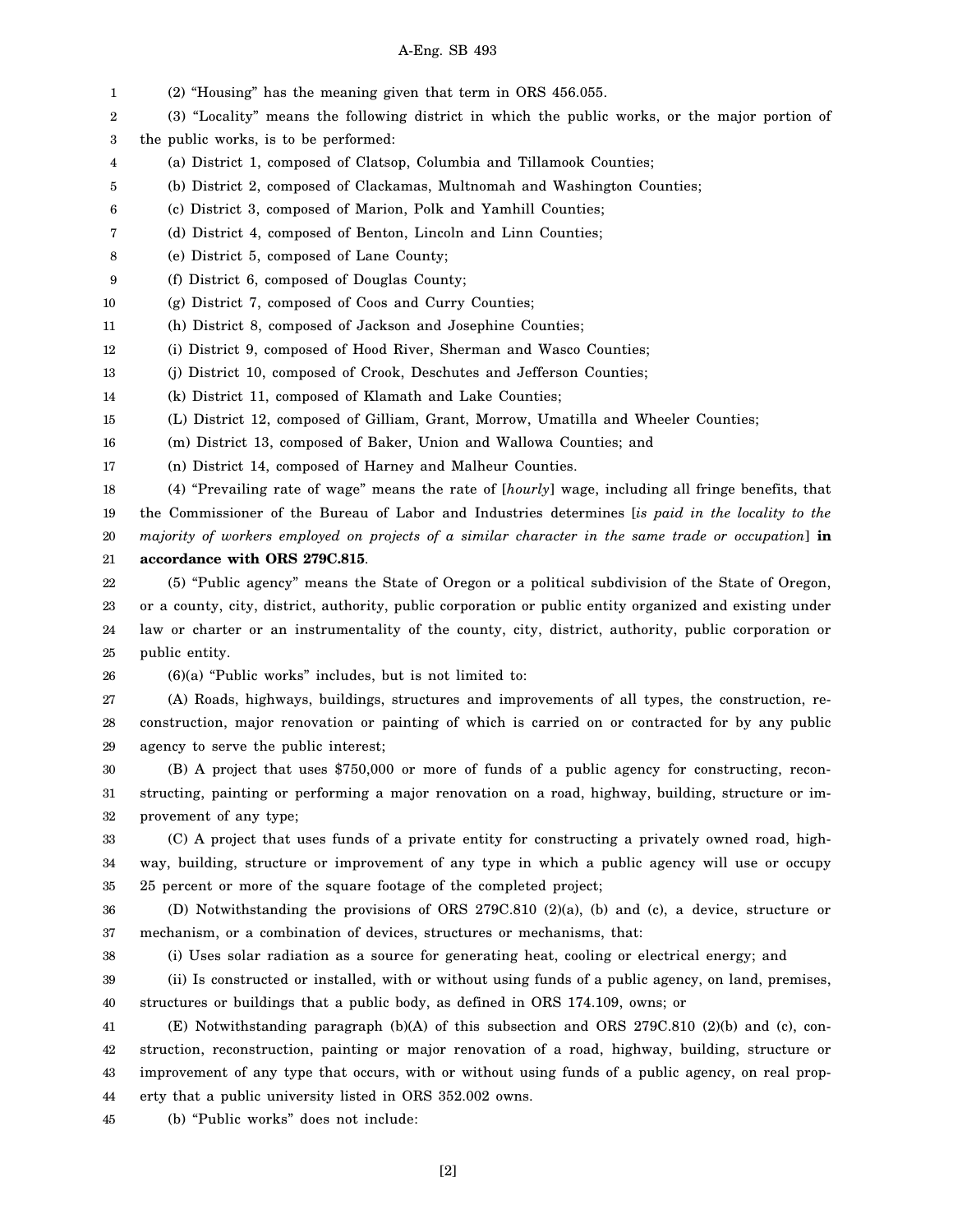### A-Eng. SB 493

1 (A) Reconstructing or renovating privately owned property that a public agency leases; or

2 3 (B) A private nonprofit entity's renovation of publicly owned real property that is more than 75 years old if:

4 (i) The real property is leased to the private nonprofit entity for more than 25 years;

5 6 (ii) Funds of a public agency used in the renovation do not exceed 15 percent of the total cost of the renovation; and

7 8 (iii) Contracts for the renovation were advertised or, if not advertised, were entered into before July 1, 2003, but the renovation has not been completed on or before July 13, 2007.

9 **SECTION 2.** ORS 279C.815 is amended to read:

10

11 279C.815. (1) As used in this section, "person" means an employer, a labor organization or an official representative of an employee or employer association.

12 13 14 15 16 (2)(a) The Commissioner of the Bureau of Labor and Industries at least once each year shall determine **in accordance with paragraph (b) of this subsection** the prevailing rate of wage for workers in each trade or occupation in each locality described in ORS 279C.800 [*by means of an independent wage survey*] and shall make this information available at least twice each year. The commissioner may amend the rate at any time.

17 18 19 20 21 **(b) The prevailing rate of wage for a trade or occupation in a locality is the rate of wage set forth in the collective bargaining agreement for the trade or occupation in the locality or, if more than one collective bargaining agreement covers a trade or occupation in the locality, the highest rate of wage among the collective bargaining agreements for the trade or occupation in the locality.**

22 23 24 25 26 27 28 29 30 31 32 33 34 [*(b)*] **(c)** [*If the data derived only from the survey described in paragraph (a) of this subsection appear to the commissioner to be insufficient to determine the prevailing rate of wage, the commissioner shall*] **If a collective bargaining agreement does not exist for a trade or occupation in a locality, the commissioner shall determine the prevailing rate of wage by conducting an independent wage survey in the locality. The commissioner may also** consider additional information such as [*collective bargaining agreements,*] other independent wage surveys and the prevailing rates of wage determined by appropriate federal agencies or agencies of adjoining states. If [*there is not*] **a wage survey under this paragraph does not show that** a majority in the same trade or occupation **is** paid at the same rate, the average rate of hourly wage, including all fringe benefits, paid in the locality to workers in the same trade or occupation is the prevailing rate. If the wage a contractor or subcontractor pays to workers on a public works is based on a period of time other than an hour, the hourly wage must be mathematically determined by the number of hours worked in that period of time.

35 36 37 38 (3) A person shall make reports and returns to the Bureau of Labor and Industries that the commissioner requires to determine the prevailing rates of wage, using forms the bureau provides and within the time the commissioner prescribes. The person or an authorized representative of the person shall certify to the accuracy of the reports and returns.

39 40 41 (4) Notwithstanding ORS 192.311 to 192.478, reports and returns or other information provided to the commissioner under this section are confidential and not available for inspection by the public.

42 43 44 45 (5) The commissioner may enter into a contract with a public or private party to obtain data and information the commissioner needs to determine the prevailing rate of wage. The contract may provide for the manner and extent of the [*market*] review of affected trades and occupations and for other requirements regarding timelines of reports, accuracy of data and information and supervision